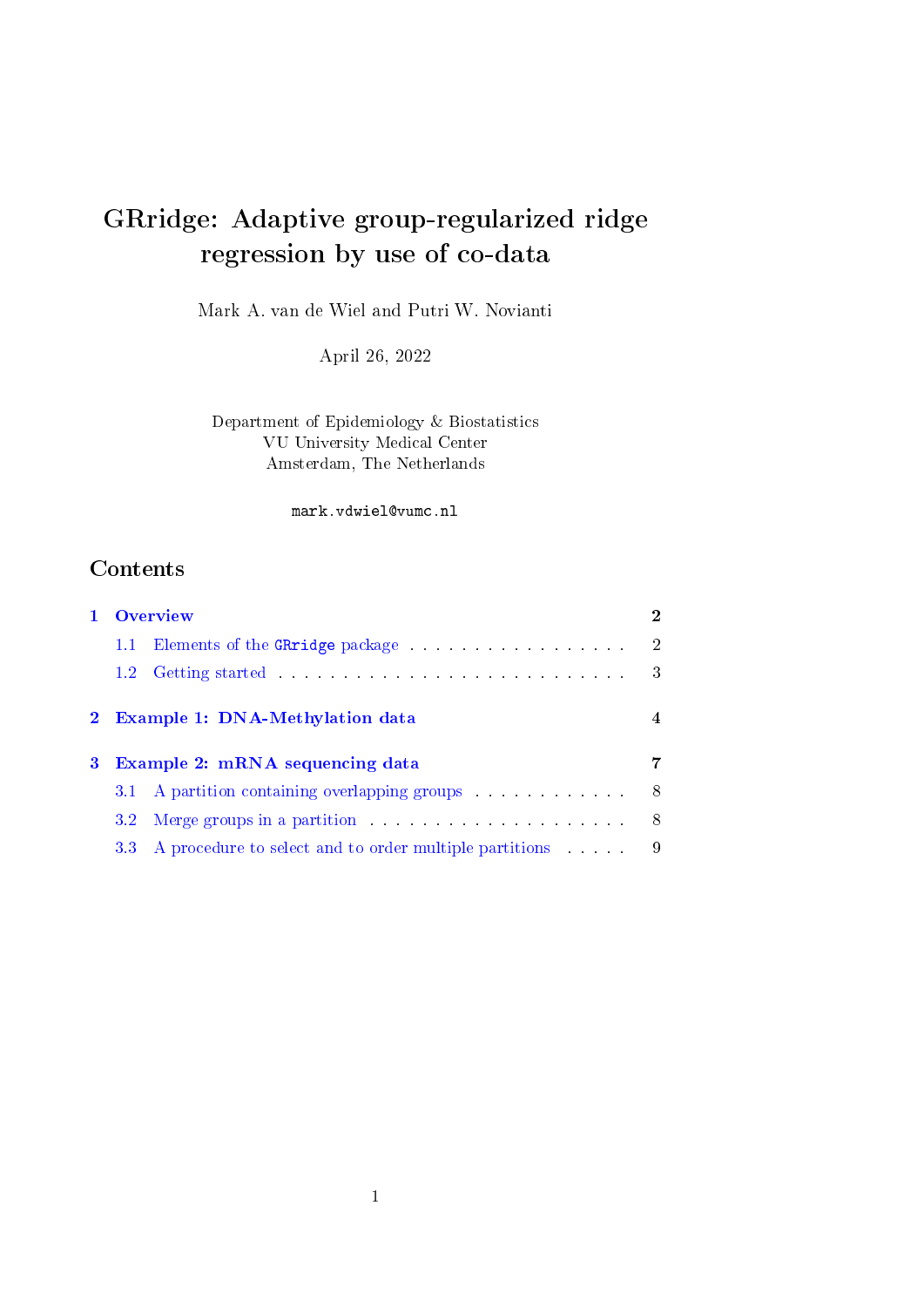# <span id="page-1-0"></span>1 Overview

Predicting binary or continuous response from high-dimensional data is a welladdressed problem nowadays. Many existing methods have been adapted to cope with high-dimensional data, in particular by means of regularization. Adaptive group regularized ridge regression was introduced to improve the predictive performance of logistic ridge regression by incorporating external and/or internal auxiliary information on the features: the co-data. More formally, co-data can be described as any nominal or quantitative feature-specific information, obtained independently of the response variable. Four types of co-data are distinguished:

- 1. Response-independent summaries in the primary data (e.g. standard deviation).
- 2. Feature-specific summaries from an independent study (e.g. p-values).
- 3. Feature groupings from public data bases (e.g. pathways).

GRridge package implements adaptive group-regularized (survival, linear, logistic) ridge regression by use of co-data. The package includes convenience functions to convert such co-data to the correct input format. In addition, it includes functions for evaluating the predictive performance.

GRridge package was based on these following publications:

Mark van de Wiel, Tonje Lien, Wina Verlaat, Wessel van Wieringen, Saskia Wilting. (2016). Better prediction by use of co-data: adaptive group-regularized ridge regression. Statistics in Medicine, 35(3), 368-81. [\[Wiel et al.,](#page-11-0) [2016\]](#page-11-0)

Putri W. Novianti, Barbara C. Snoek, Saskia Wilting, Mark van de Wiel. (2017). Better diagnostic signatures from RNAseq data through use of auxiliary co-data. Bioinformatics. 33, 1572-1574. [\[Novianti et al.,](#page-11-1) [2017\]](#page-11-1)

### <span id="page-1-1"></span>1.1 Elements of the GRridge package

Key elements of the GRridge package are:

- 1. An automatic function to create a partition of features, namely CreatePartition and matchGeneSets function for non-overlapping and overlapping groups, respectively. The package also provides a function to regroup a considerably number of overlapping groups by mergeGroups function.
- 2. Comparison of the performance of GRridge model with, ordinary ridge regression, lasso and non-penalized regression, using the grridge function:
	- ridge regression: the function automatically estimated this ridge regression model.
	- lasso: comparelasso=TRUE.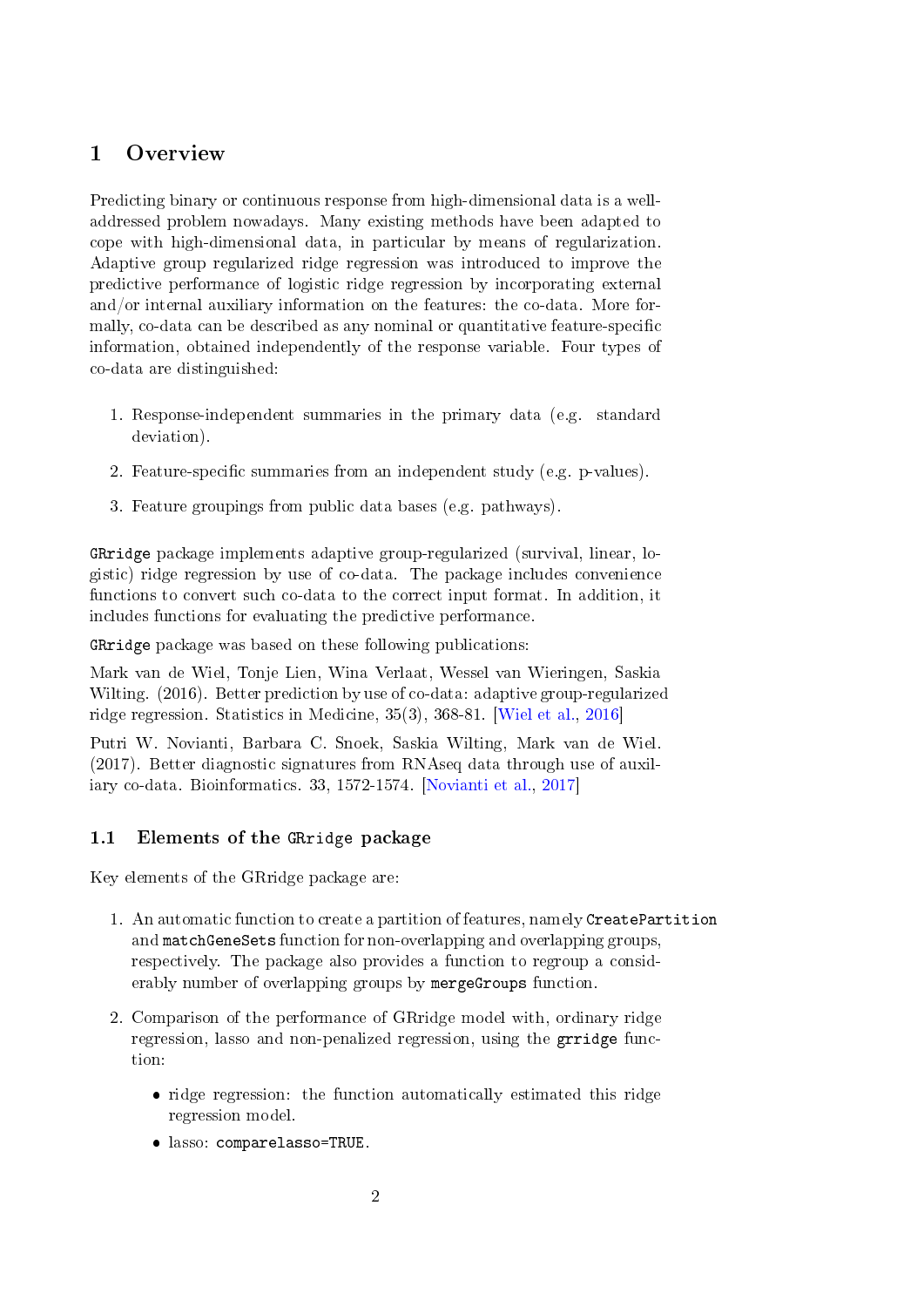- non-penalized regression: compareunpenal=TRUE.
- 3. The grridgeCV function provides predicted classes and predicted probabilities that are estimated by cross-validation.
- 4. Post-hoc feature selection of X-relevant features. Two features selection approaches are available, namely forward selection ("selectionForward=TRUE", "maxsel=X" in the grridge function) and feature selection via L1-penalization method ("selectionEN=TRUE", in the grridge function). The forward selection may perform reasonably well when the group-penalties are strong, in particular for multiple partitions. The second feature selection approach, on the other hand, is likely superior when group-penalties are less strong, because it inherits the superior selection properties of the elastic-net in such a setting. As it will perform similar as forward selection selection approach, we strongly suggest to use the group-regularized elastic-net for post-hoc feature selection ("selectionForward=FALSE", "selectionEN=TRUE").
- 5. Evaluation of the performance of classification models is visualized by receiver operating characteristics (ROC) curve ("roc" function) and is quantified by area under the curve ("auc" function).

### <span id="page-2-0"></span>1.2 Getting started

install.packages("BiocManager")

The GRridge package depends on these following R packages: penalized [\[Goeman,](#page-11-2) [2010\]](#page-11-2), glmnet [?] ,survival (Therneau, 2015) and Iso (Turner, 2015).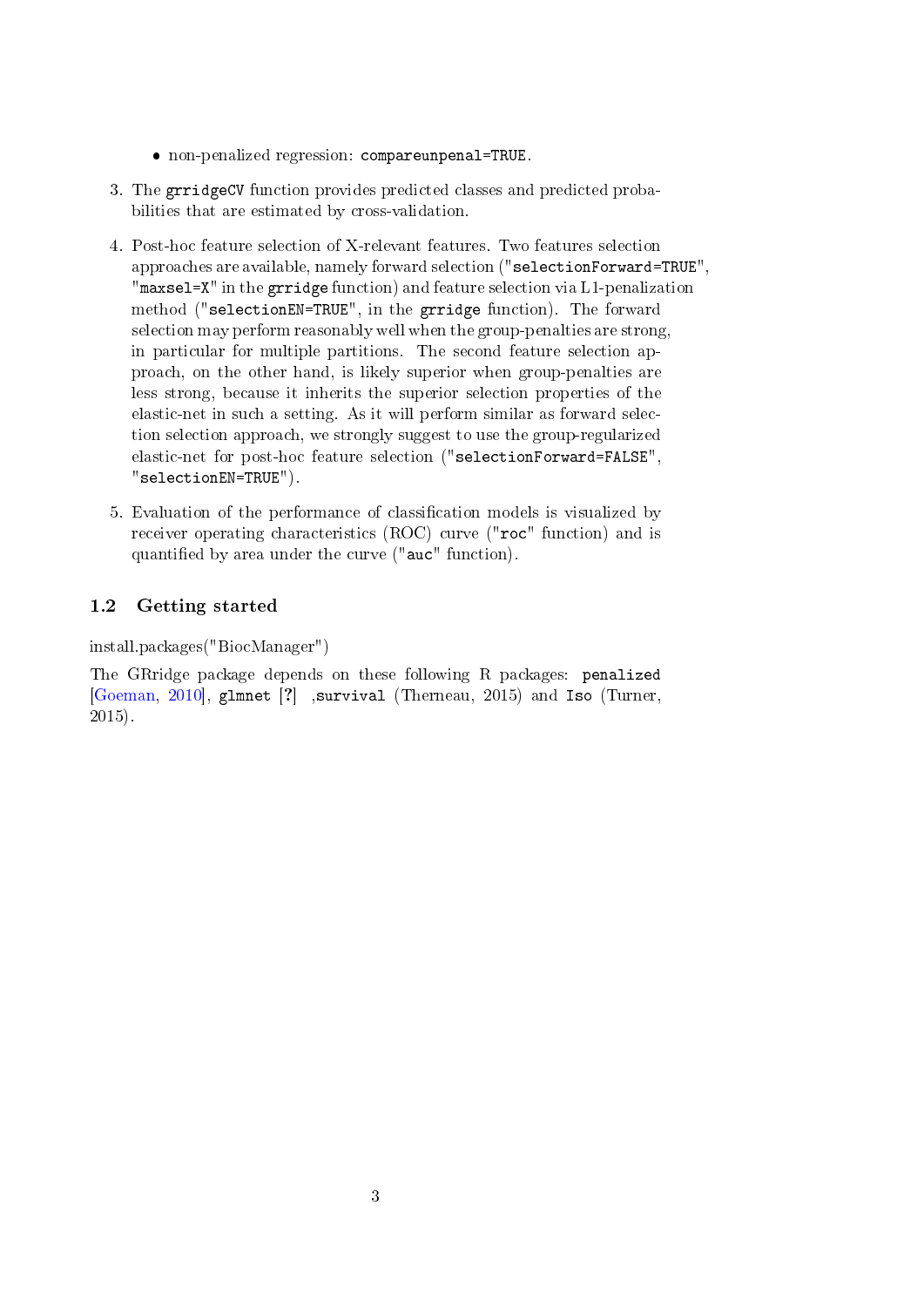## <span id="page-3-0"></span>2 Example 1: DNA-Methylation data

A cervical cancer study measures DNA methylation level on normal healthy controls (control,  $n=20$ ) and high-grade precursor lesions (precursor,  $n=17$ ) tissue biopsies [\[Farkas et al.,](#page-11-3) [2013\]](#page-11-3). A popular platform for measuring methylation is the Infinium HumanMethylation450 BeadChip (Illumina,San Diego, CA, USA), which contains 450,000 probes per individual, where each probe renders a so-called beta-value. The preprocessing process rendered 40,000 methylation probes [\[Wiel et al.,](#page-11-0) [2016\]](#page-11-0).

Load the GRridge library and its dependencies

#### > library(GRridge)

Load the primary data set

#### > data(dataFarkas)

It contains these following objects

- datcenFarkas: methylation data for cervix samples (arcsine-transformed beta values).
- respFarkas: binary response (Normal and Precursor).
- CpGannFarkas: annotation of probes according to location (CpG-Island, North-Shelf, South-Shelf, North- Shore, South-Shore, Distant).

We first create a partition based on location of the probes (CpGannFarkas). For nominal input (factor), CreatePartition(vec) creates a partition of features (probes) with groups according to the levels of vec.

```
> firstPartition <- CreatePartition(CpGannFarkas)
```

```
[1] "Summary of group sizes:"
Distant Island N_Shelf N_Shore S_Shelf S_Shore
  14047 12858 2006 5262 1765 4062
```
A practical issue when applying penalized regression is the need or 'no need' for standardization of the features. A potential of GRridge method is that it can let the data decide how the variance of features should impact the penalties. More discussion about this issue can be found in [\[Wiel et al.,](#page-11-0) [2016\]](#page-11-0). A partition based on standard deviation (sd) of each feature is then created. For numeric input it creates a partition according to ranking, here into uniformlysized groups based on sds. The argument decreasing=FALSE implies here that groups of probes with smaller sds may potentially be penalized less when using the monotone argument below in the grridge function (which implicitly also happens when standardizing the data).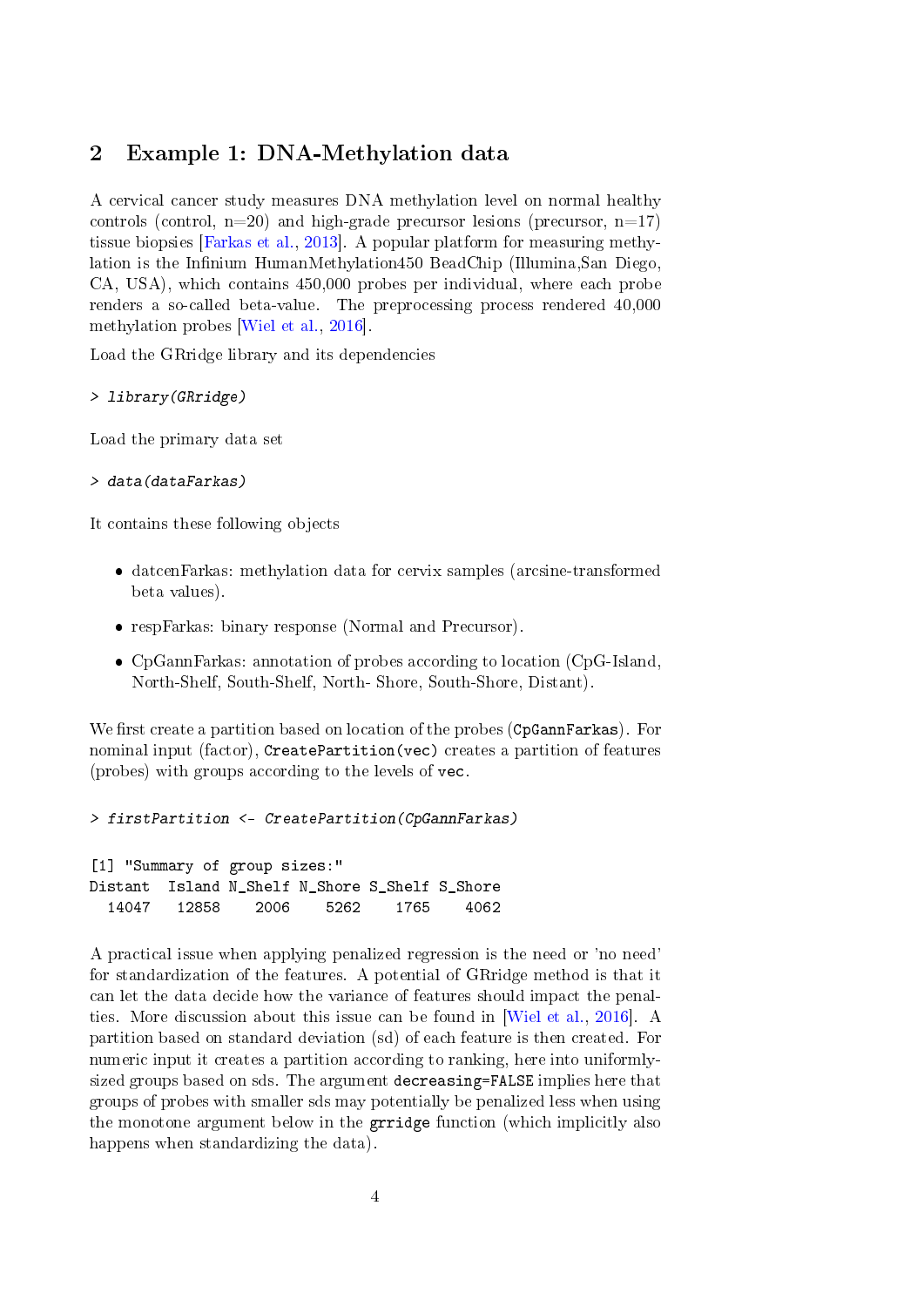```
> sdsF <- apply(datcenFarkas,1,sd)
> secondPartition <- CreatePartition(sdsF,decreasing=FALSE,
+ uniform=TRUE,grsize=5000)
[1] "Group size 5000"
[1] "Sorting vec in increasing order, assuming small values are MORE relevant"
[1] "Summary of group sizes:"
group1 group2 group3 group4 group5 group6 group7 group8
 5000 5000 5000 5000 5000 5000 5000 5000
```
Concatenate two partitions into one list

> partitionsFarkas <- list(cpg=firstPartition,sds=secondPartition)

A list of monotone functions from the corresponding partition.

> monotoneFarkas <- c(FALSE,TRUE)

monotoneFarkas indicates that monotone increasing group-penalties are desired for the 2nd partition (sd-based), and not for the first one.

grridge() function applies group-regularized ridge to data datcenFarkas, response respFarkas and probe grouping partitionFarkas. It recognizes automatically whether survival, linear or logistic (here) regression should be performed. Here, it saves the prediction objects from ordinary and groupregularized ridge. Includes non-penalized intercept by default.

```
> grFarkas <- grridge(datcenFarkas, respFarkas, partitionsFarkas,
+ optl=5.680087, monotone= monotoneFarkas)
```
The group-penalties from the GRridge model (grFarkas) is shown as follow

> grFarkas\$lambdamults

grridgeCV() function performs 10-fold cross-validation to assess predictive performances of the predictors saved in the grFarkas object. Invokes grridge() using the same arguments as used by the above call to  $grridge()$  to create grFarkas. The result is a matrix with 3 columns containing the true response, and the predictions by ordinary and group-regularized logistic ridge.

```
> grFarkasCV <- grridgeCV(grFarkas, datcenFarkas,
+ respFarkas, outerfold=10)
```
The performance of probabilistic classifiers is visualized by ROC curves and is measured by AUC.

```
> cutoffs <- rev(seq(0, 1, by=0.01))> rocridgeF <- roc(probs=grFarkasCV[,2],
```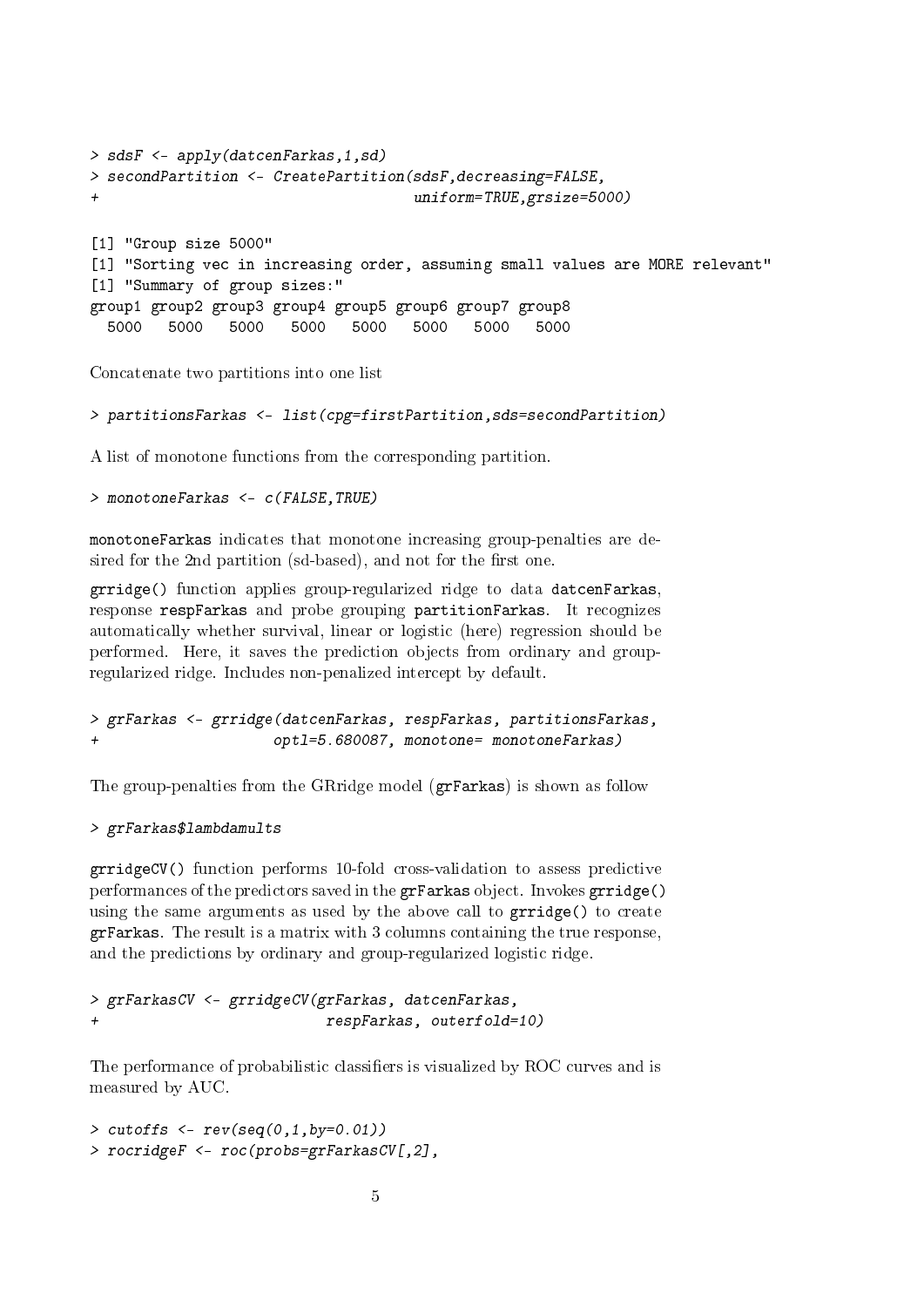```
+ true=grFarkasCV[,1],cutoffs=cutoffs)
> rocgrridgeF <- roc(probs=grFarkasCV[,3],
+ true=grFarkasCV[,1],cutoffs=cutoffs)
> plot(rocridgeF[1,],rocridgeF[2,],type="l",lty=1,ann=FALSE,col="grey")
> points(rocgrridgeF[1,],rocgrridgeF[2,],type="l",lty=1,col="black")
> legend(0.6,0.3, legend=c("ridge","GRridge"),
+ lty=c(1,1), lwd=c(1,1),col=c("grey","black"))
>
```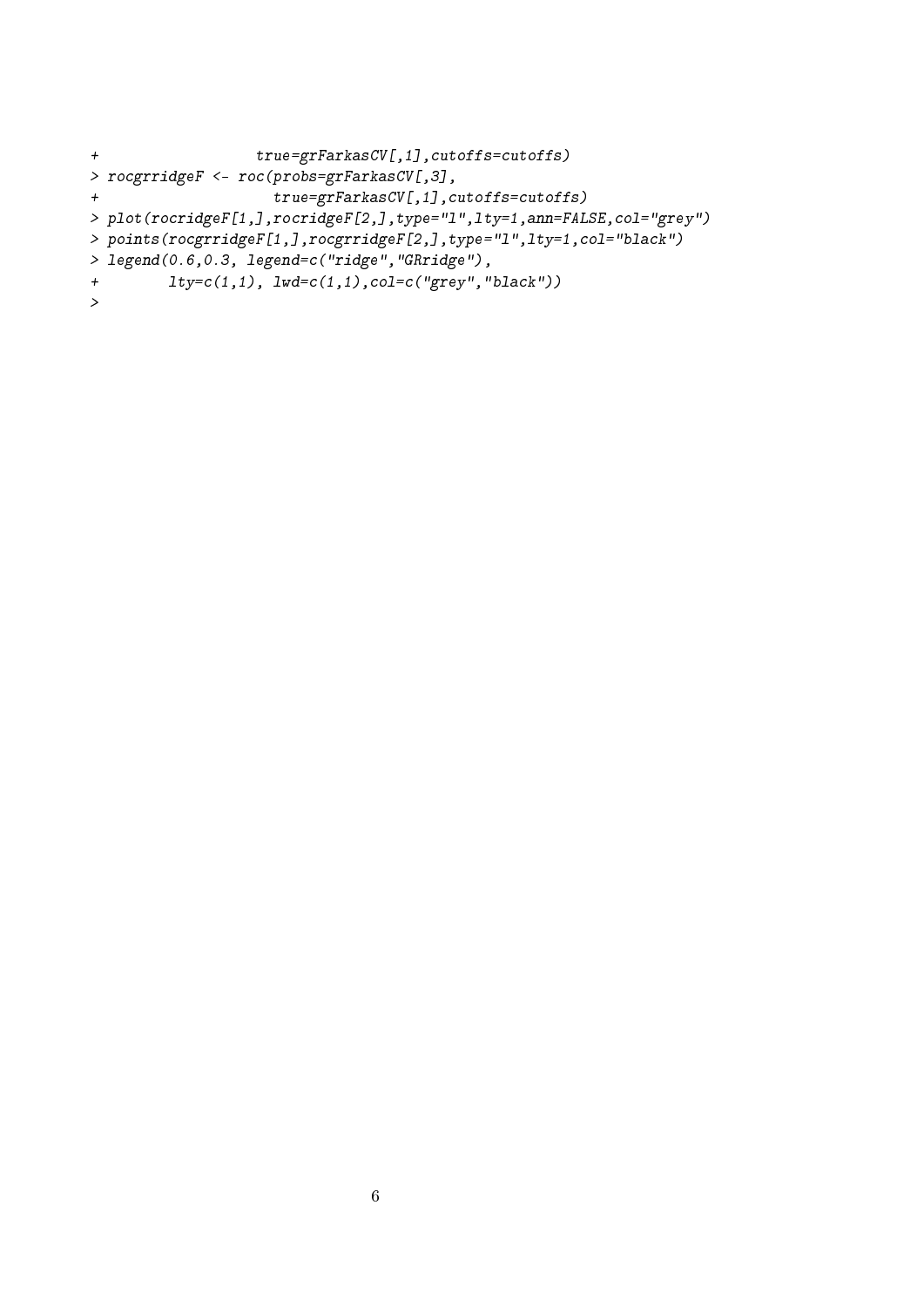# <span id="page-6-0"></span>3 Example 2: mRNA sequencing data

Blood platelets extracted from patients with breast cancer (breast,  $n=40$ ) and colorectal cancer (CRC,  $n=41$ ) were used to profile their RNA markers for the purpose of early cancer detection [\[Best et al.,](#page-11-4) [2015\]](#page-11-4). The raw sequencing data set is publicly available in GEO database (GEO: GSE68086). The raw data was preprocessed, rendering 18,410 transcripts (or features).

Load the GRridge library and its dependencies

> library(GRridge)

Load the primary data set

```
> data(dataWurdinger)
```
The object contains

- datWurdingerBC : A matrix containing preprocessed mRNA sequencing data (quasi-gausian scale,normalized). Columns are samples (81 samples with Breast Cancer and Colorectal Cancer) and rows are features (18410 features).
- respWurdinger : A factor containing responses for samples with Breast cancer (n=40) and colorectal cancer (n=41)
- annotationWurdinger : A list containing ensembleID, geneSymbol, entrezID and chromosome location.
- coDataWurdinger : A list containing co-data (i) sets from immunologic signature pathway and (ii)platelets expressed genes

In this second example, we focus on the application of GRridge method by using multiple external co-data, namely (1) immunologic signature pathway (2) transcription factor based pathway (3) platelet expressed genes and (4) genomic annotation based on chromosomal location. The first two co-data are based on the gene set enrichment analysis (GSEA) from the Molecular Signatures Database (MSigDB). We created a list of platelet-expressed genes is based on the joint lists of two studies, i.e. [\[Gnatenko et al.,](#page-11-5) [2009\]](#page-11-5) and [\[Bugert et al.,](#page-11-6) [2003\]](#page-11-6). The last partition was based on chromosomal location taken from biomaRt databases [\[Durinck et al.,](#page-11-7) [2009\]](#page-11-7).

Here, we focus on the binary classification case between breast cancer (breast) and colorectal cancer (CRC).

First, the preprocessed primary data set were transformed and standardized

```
> # Transform the data set to the square root scale
> dataSqrtWurdinger <- sqrt(datWurdinger_BC)
> #
> #Standardize the transformed data
```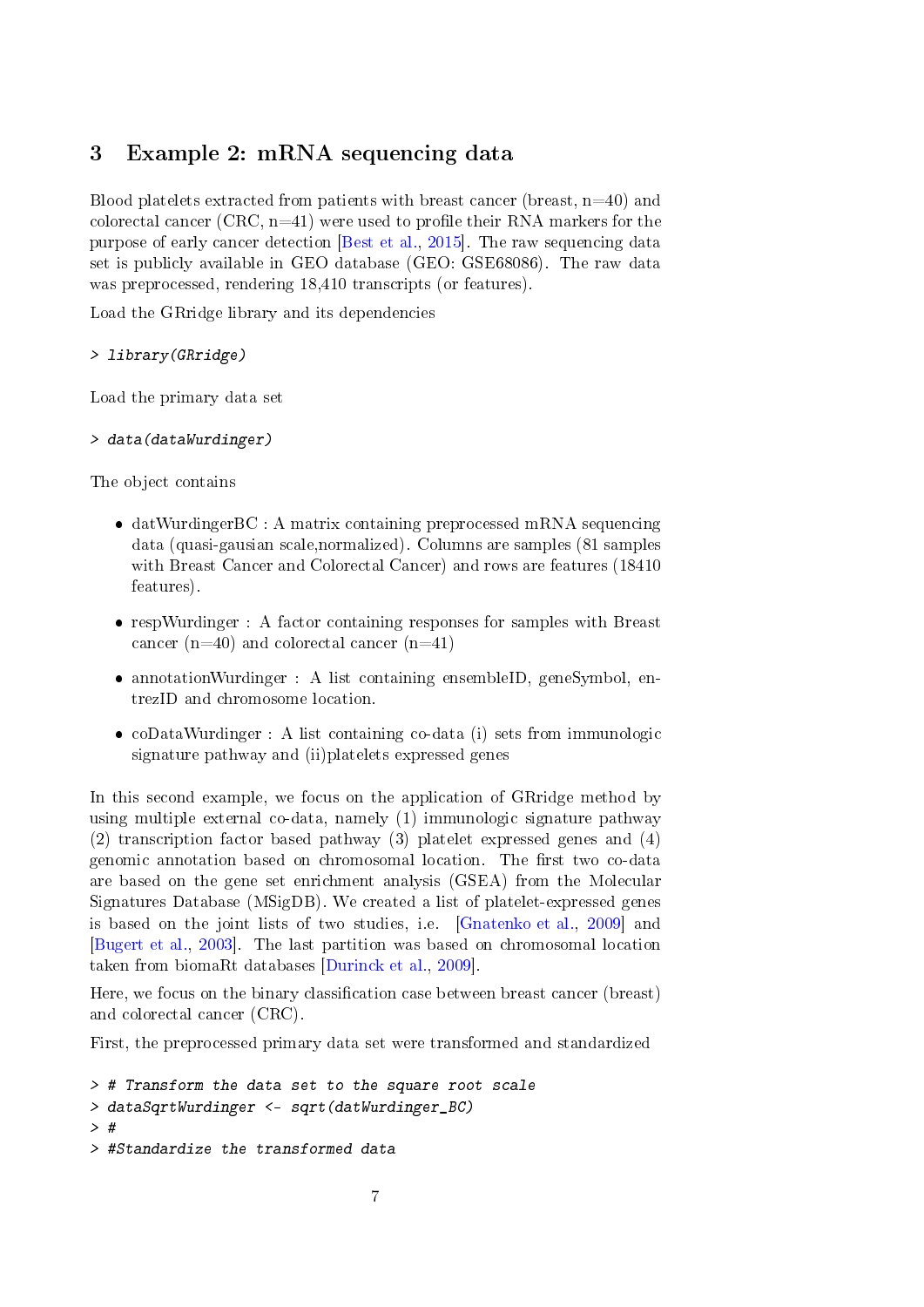```
> datStdWurdinger <- t(apply(dataSqrtWurdinger,1,
+ function(x)\{(x - mean(x))/sd(x)\})> #
> # A list of gene names in the primary RNAseq data
> genesWurdinger <- as.character(annotationWurdinger$geneSymbol)
```
# <span id="page-7-0"></span>3.1 A partition containing overlapping groups

We first show an example of GRridge classification model by using overlapping groups, i.e. pathway-based grouping. Transcription factor based pathway was extracted from the MSigDB (Section C3: motif gene sets; subsection: transcription factor targets; file's name: "c3.tft.v5.0.symbols.gmt"). The gene sets are based on TRANSFAC version 7.5 database (http://www.generegulation.com/).

A partition based on the GSEA object (TFsym) is then created. Some features may belong to more than one group. The argument minlen=25 implies the minimum number of features in a gene set. If remain=TRUE, gene sets with less than 25 members are grouped to the "remainder" group. "genesWurdinger" is an object containing gene names from the mRNA sequencing data set. See help(matchGeneSets) for more detail information. The TFsym can be downloaded from: https://github.com/markvdwiel/GRridgeCodata/tree/master/Transcriptionfactor-binding-site-pathway

```
> gseTF <- matchGeneSets(genesWurdinger,TFsym,minlen=25,remain=TRUE)
```
The output value of the matchGeneSets function can be used directly as an input in the grridge function (partitions=gseTF). There is no need to create a partition via the CreatePartition function. A similar approach can be done for other pathways based partition.

# <span id="page-7-1"></span>3.2 Merge groups in a partition

Pathway-based partition often contains a considerable number of gene sets (or groups). There are 615 and 4871 groups in the transcription factor and immunological based pathway, respectively (per July 4, 2016). Overfitting may be an issue in the GRridge predictive modeling on such a large number of groups. As a solution, a data driven re-grouping based on hierarchical clustering analysis can be applied. The GRridge package provides a function to merge groups in a partition, i.e. mergeGroups. In this example the initial gene sets will be re-grouped into 5 groups (maxGroups=5).

```
> gseTF_newGroups <- mergeGroups(highdimdata= datStdWurdinger,
+ initGroups=gseTF, maxGroups=5)
```
To extract indices of new groups,

```
> gseTF2 <- gseTF_newGroups$newGroups
```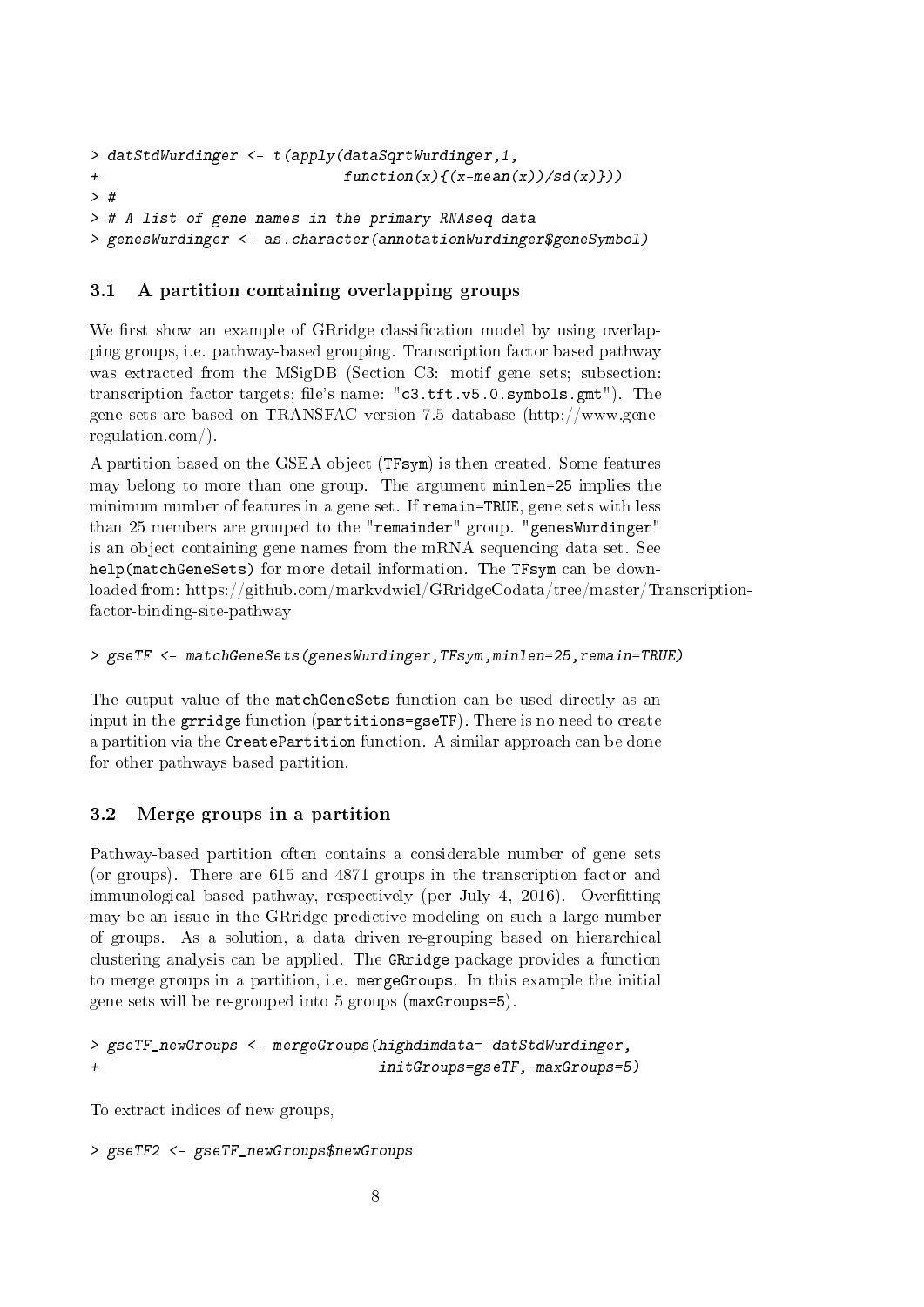The gseTF2 object is a list of the components of which contain the indices of the features belonging to each group. This object is in the same format as the output from the "CreatePartition" function. Hence, the result can be used directly as an input in the "grridge" function.

To observe members of the new groups,

> newClustMembers <- gseTF\_newGroups\$newGroupMembers

### <span id="page-8-0"></span>3.3 A procedure to select and to order multiple partitions

Although there is no harm including multiple co-data sets, we have shown in the miRNAseq data that the more co-data used does not guarantee the better predictive performance of a GRridge model. We introduce a procedure to optimize the use of co-data in a GRridge model. A co-data set will be included in the predictive model, if it gives a signicant improvement to the model. The contribution of a co-data is evaluated by cross-validation likelihood (cvl) value. The partitions selection procedure is similar with the forward selection in a classical regression model. The grridge function gives an option to optimize the use of co-data. This selection reassures each and every set gives additive positive affect to the predictive model.

We apply the partitions selection procedure on the three available co-data, described as follows

1. co-data 1: a partition based on immunologic signature pathway This following object was obtained by the same approach as transcription factor based pathway mentioned in the previous sections. We merged the initial gene sets (groups) into five new groups following the procedure mentioned in section [3.2.](#page-7-1)

```
> immunPathway <- coDataWurdinger$immunologicPathway
> parImmun <- immunPathway$newClust
```
2. co-data 2: a partition based on a list of platelets expressed genes.

```
> plateletsExprGenes <- coDataWurdinger$plateletgenes
> # Group genes in the primary data based on the list
> # The genes are grouped into
> # either "NormalGenes" or "Non-overlapGenes"
> is <- intersect(plateletsExprGenes,genesWurdinger)
> im <- match(is, genesWurdinger)
> plateletsGenes <- replicate(length(genesWurdinger),"Non-overlapGenes")
> plateletsGenes[im] <- "NormalGenes"
> plateletsGenes <- as.factor(plateletsGenes)
> parPlateletGenes <- CreatePartition(plateletsGenes)
```
3. co-data 3: a partition based on chromosomal location. A list of chromosomal location based on biomaRt data bases.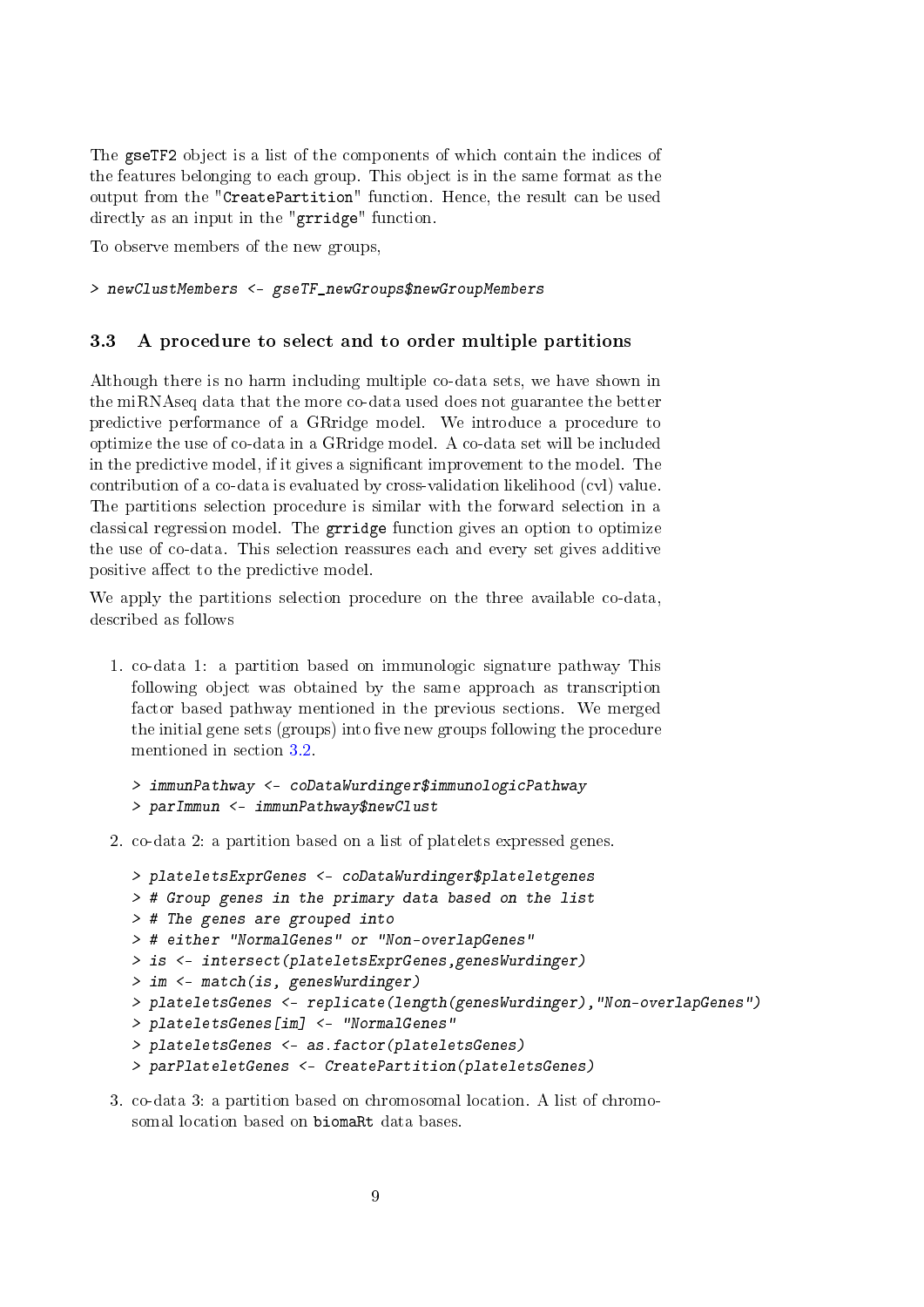```
> ChromosomeWur0 <- as.vector(annotationWurdinger$chromosome)
> ChromosomeWur <- ChromosomeWur0
> idC <- which(ChromosomeWur0=="MT" | ChromosomeWur0=="notBiomart" |
                 ChromosomeWur0=="Un")> ChromosomeWur[idC] <- "notMapped"
> table(ChromosomeWur)
> parChromosome <- CreatePartition(as.factor(ChromosomeWur))
```
Concatenate all partitions into one list.

```
> partitionsWurdinger <- list(immunPathway=parImmun,
+ plateletsGenes=parPlateletGenes,
+ chromosome=parChromosome)
```
A list of monotone functions from the corresponding partitions,

```
> monotoneWurdinger <- c(FALSE,FALSE,FALSE)
```
Start selecting and ordering partitions.

```
> optPartitions <- PartitionsSelection(datStdWurdinger, respWurdinger,
+ partitions=partitionsWurdinger,
+ monotoneFunctions=monotoneWurdinger,
+ optl=160.527)
```
The output of the PartitionsSelection function is a numeric vector containing the order of the selected partition(s). We may plug-in this object to the ord argument in the grridge function.To reduce the computational time, we may use the optimum lambda2 to the GRridge predictive modeling, resulted from the optPartitions.

As comparison, lasso model is also built (comparelasso=TRUE) and post-hoc feature selection via L1 penalization method is performed (selectionEN=TRUE) by predetermined the number of selected markers (maxsel=10).

```
> # To reduce the computational time, we may use the optimum lambda2
> # (global lambda penalty) in the GRridge predictive modeling,
> # optl=optPartitions$optl
> # GRridge model by incorporating the selected partitions
> partitionsWurdinger_update = partitionsWurdinger[optPartitions$ordPar]
> monotoneWurdinger_update = monotoneWurdinger[optPartitions$ordPar]
> grWurdinger <- grridge(datStdWurdinger,respWurdinger,
+ partitions=partitionsWurdinger_update,
+ monotone= monotoneWurdinger_update,
+ innfold = 3,comparelasso=TRUE,
+ optl=optPartitions$optl, selectionEN=TRUE,
+ maxsel=10)
```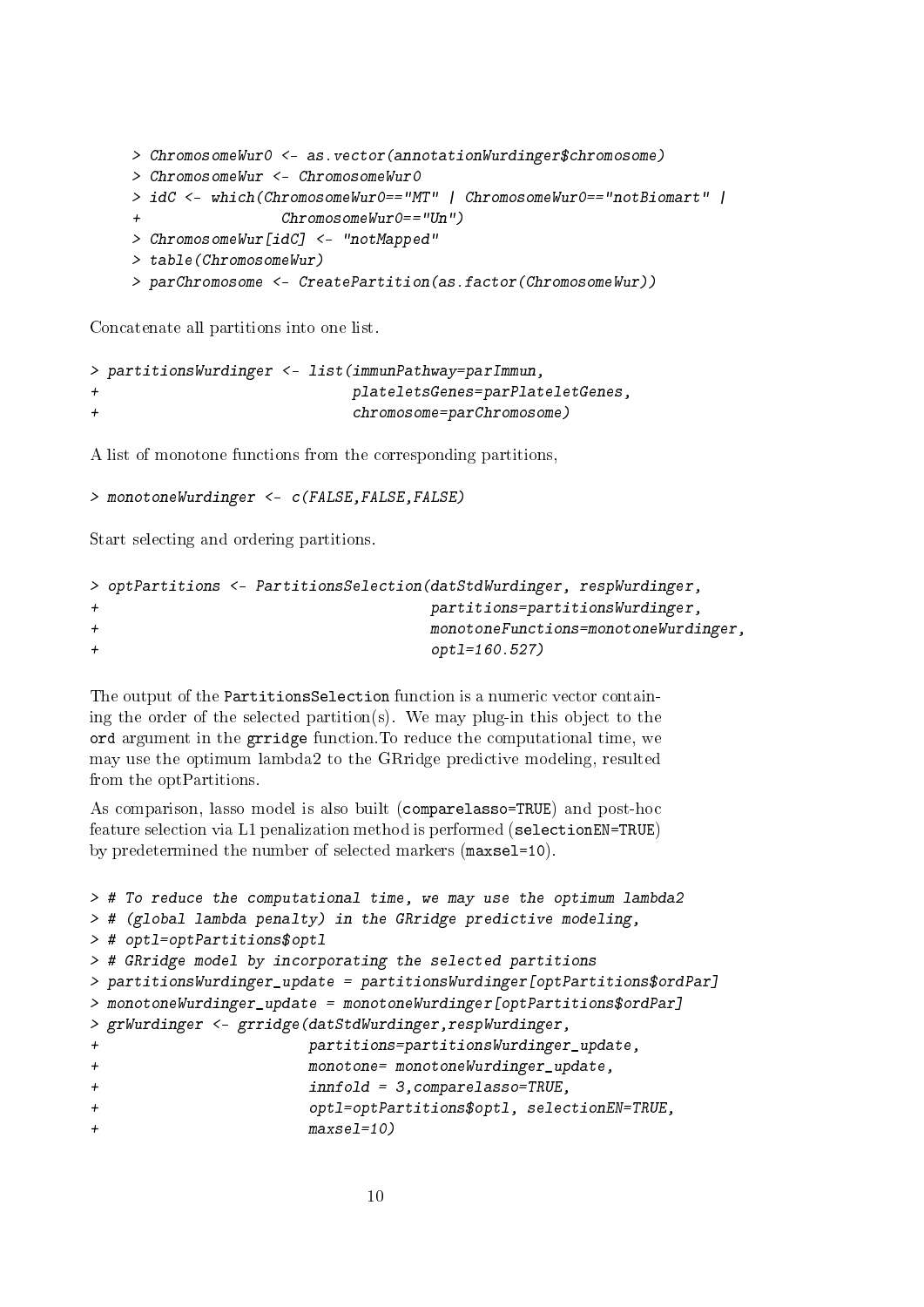grWurdinger\$resEN\$whichEN contains indexes (and the features' name) of the selected features based on the group-weighted elastic net and grWurdinger\$resEN\$betaEN has the information of the beta value of the corresponding selected feature.

Asses the performance of the GRridge model by performing 10-fold CV

```
> grWurdingerCV <- grridgeCV(grWurdinger, datStdWurdinger,
+ respWurdinger, outerfold=10)
```
The performance of probabilistic classifiers is visualized by ROC curves and is measured by AUCs

```
> cutoffs < -rev(seq(0, 1, by=0.01))> rocridge <- roc(probs= grWurdingerCV[,2],
+ true= grWurdingerCV[,1],cutoffs)
> rocGRridge <- roc(probs= grWurdingerCV[,3],
                  true= grWurdingerCV[,1],cutoffs)
> rocLasso <- roc(probs= grWurdingerCV[,4],
+ true= grWurdingerCV[,1],cutoffs)
> rocGRridgeEN <- roc(probs= grWurdingerCV[,5],
+ true= grWurdingerCV[,1],cutoffs)
> plot(rocridge[1,],rocridge[2,],type="l",lty=2,ann=FALSE,col="grey")
> points(rocGRridge[1,],rocGRridge[2,],type="l",lty=1,col="black")
> points(rocLasso[1,],rocLasso[2,],type="l",lty=1,col="blue")
> points(rocGRridgeEN[1,],rocGRridgeEN[2,],type="l",lty=1,col="green")
> legend(0.6,0.35, legend=c("ridge","GRridge", "lasso","GRridge+varsel"),
+ lty=c(1,1), lwd=c(1,1),col=c("grey","black","blue","green"))
```